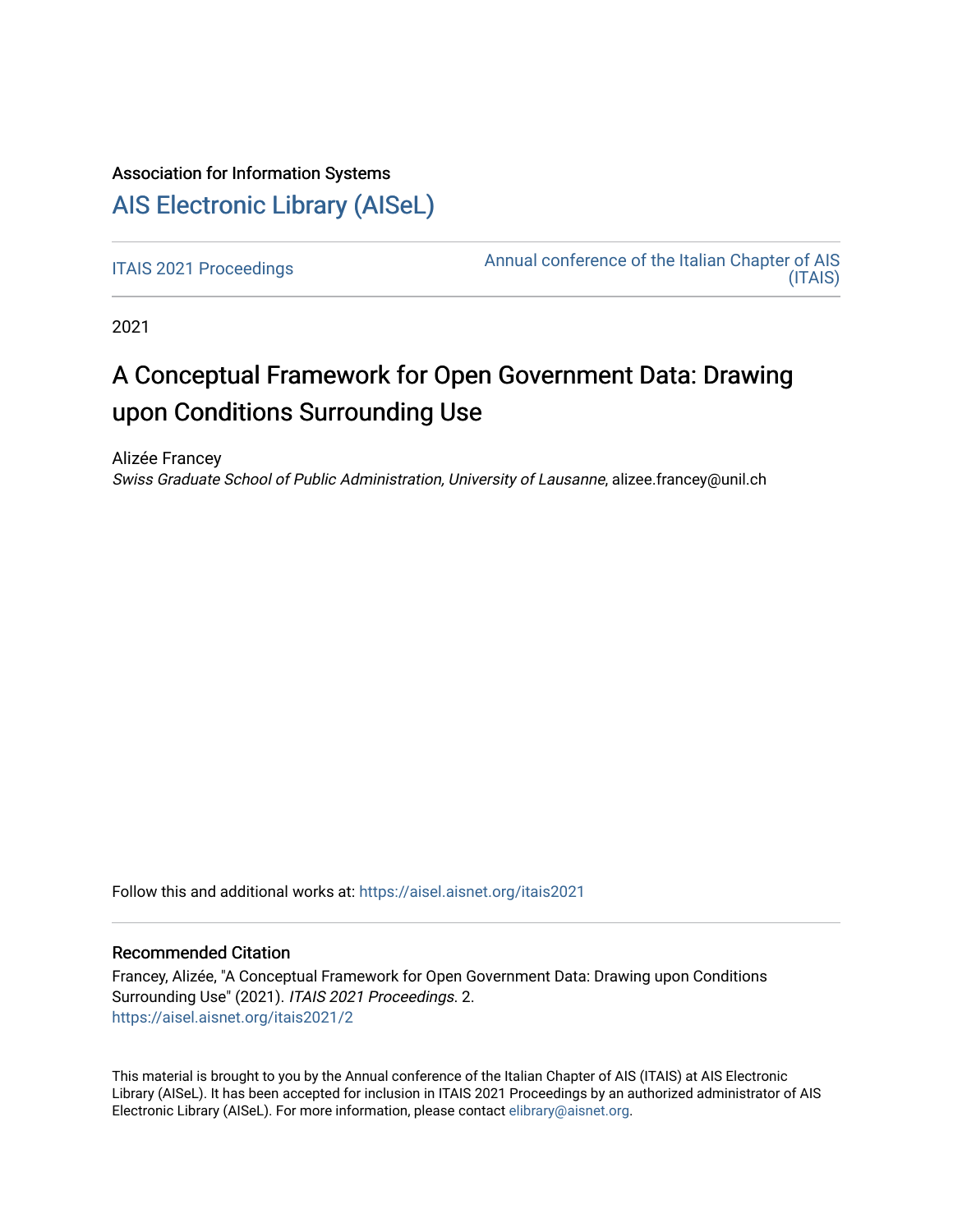# **A Conceptual Framework for Open Government Data: Drawing upon Conditions Surrounding Use**

Alizée Francey <sup>1</sup> [0000-0001-8832-1332]

<sup>1</sup> Swiss Graduate School of Public Administration, University of Lausanne, Lausanne, Switzerland alizee.francey@unil.ch

**Abstract.** Public decision-makers' interest in digital technology has fuelled the debate about the potential of open government data (OGD) as a foundation and driver for economic growth, competitiveness, innovation, job creation, and societal progress in general. These potentials create high expectations sustained by a plethora of economic and societal forecasts about OGD. However, there appears to be a lack of scholarly literature about OGD use from which value stems. This paper addresses this concern by developing a conceptual framework scoping conditions surrounding OGD use. The conceptual framework, built on the literature, gathers three major components, i.e. (1) the characteristics of the datasets, (2) the features of the OGD portal, and (3) the organizational resources and capabilities, which altogether afford use. The paper also provides some insights for researchers and policymakers. By structuring conditions surrounding OGD use in organizations, the framework allows to further distinguish between the opportunities offered by the OGD portal and respective datasets from the actualization of those opportunities by organizations throughout use.

**Keywords:** Open Government Data, OGD, Framework, Use, Portal, Datasets

# **1 Introduction**

Once generated and collected, government-produced data are encouraged to be published to generate useful information for the public [1, 2]. Although encouraging the use of open government data  $(OGD)^1$  and acknowledging OGD technologies are necessary elements for OGD to create value, the open data debate has mainly been oriented towards OGD provision leaving aside OGD use [2, 3]. The paucity of research regarding OGD use can be attributed to several factors such as the diversity of users, the predictors influencing acceptance and use of OGD as well as the variability of uses. This complexity around OGD makes altogether OGD use difficult to examine. Even though the lack of research still makes it unclear how much value stems from OGD use, public decision-makers' recent interest in digital technology has fuelled the debate

<sup>&</sup>lt;sup>1</sup> OGD refer to *non-sensitive*, digitized data produced by state bodies (e.g., census data, cartographic material, statistical data) and made available to everyone with minimal mechanisms of control like copyright, price, or repurposing.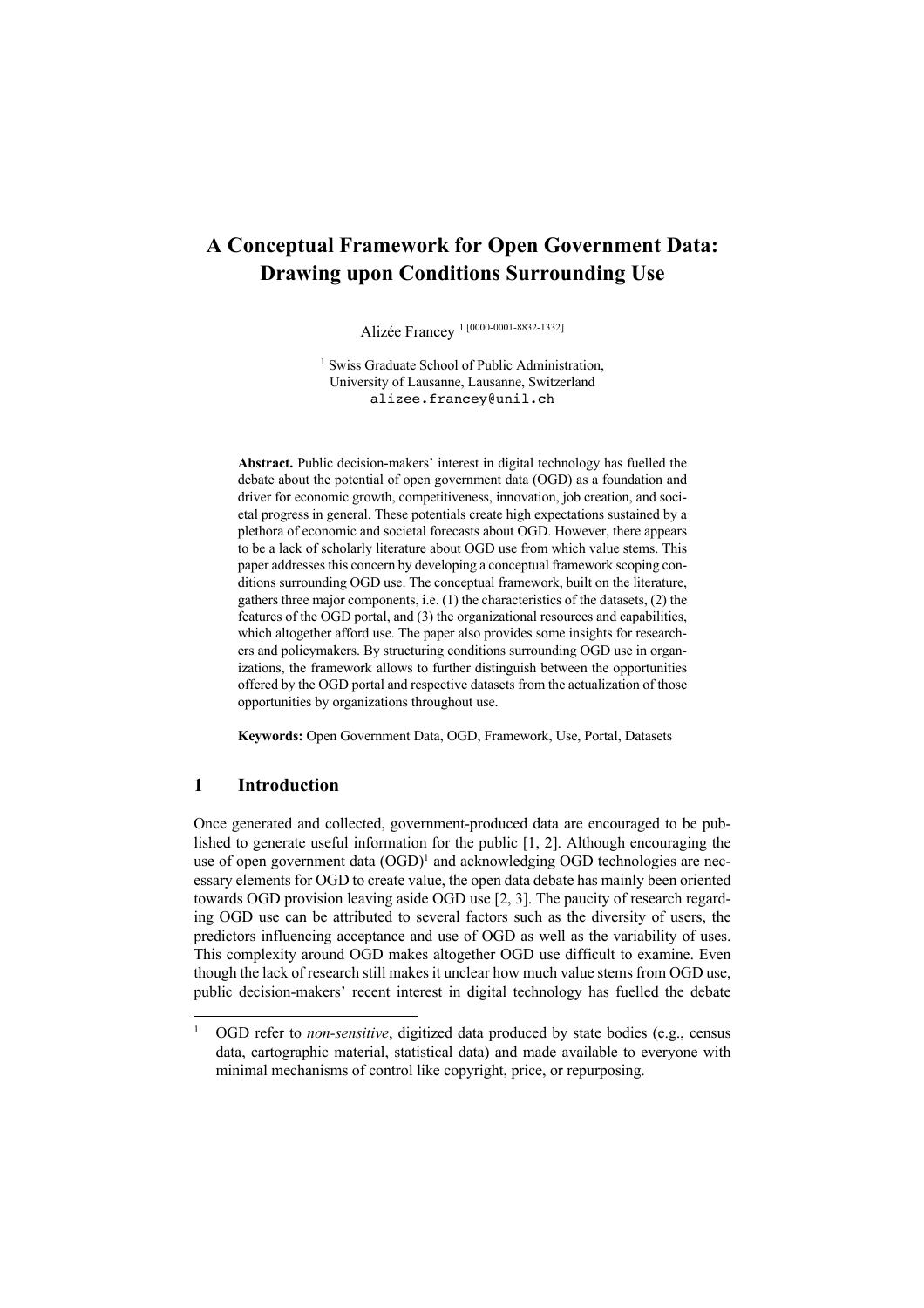about digital government transformation [4], particularly the potential of OGD considered as a foundation and driver of economic growth, competitiveness, innovation, job creation and societal progress [5]. From the mentioned considerations, governments are promoting a plethora of economic and societal forecasts about OGD, predicting billions of annual benefits and cost savings. To mention an illustrative example, the total direct economic value of government data is expected to increase from a baseline of  $\epsilon$ 52 billion in 2018 for the 27 EU countries and the United Kingdom, to  $\epsilon$ 194 billion in 2030 [6].

Given the expected value for the economy and society stemming from OGD, several countries have focused their intention on increasing OGD accessibility by devoting funds and resources to develop technical infrastructures and build OGD portals, which increase the accessibility of government-produced data [7]. However, despite the increased accessibility of OGD, previous studies have shown that the use of OGD is currently low in practice and that few organizations are using OGD due to a lack of resources, skills, and opportunities needed to make further use of the datasets [8-10]. However, OGD has limited value in itself [11, 12] yet depends on its associated purposes becoming utmost valuable when users know how to use it [13]. Hence, to know if OGD honours its economic and societal expectations, there is a need to further examine OGD use from which value stems [12].

To further examine OGD use yet account for its complexity, this paper seeks to decompose this complexity by answering the following research question: What are the conditions surrounding OGD use? To achieve that goal, a conceptual framework scoping conditions surrounding OGD use is developed based on the literature. By developing a conceptual framework, the paper aims to get a comprehensive understanding of the conditions surrounding OGD use. With this purpose in mind, the conceptual framework provides different axes of scoping conditions surrounding OGD use in a coordinated approach to clarify the mechanisms for OGD to occur. In doing so, the contributions to the OGD literature are twofold. While better understanding the use of OGD is a major concern for policymakers and practitioners, considering the current empirical and theory-building research in OGD, this research is also input to theory. In sum, identifying conditions surrounding OGD use allows to further distinguish between the opportunities offered by OGD from the actualization of those opportunities throughout OGD use.

The paper is structured as follows: I first outline the background of the paper, then present the developed conceptual framework before discussing and drawing some conclusions.

## **2 Background**

Before introducing the conceptual framework scoping the conditions surrounding OGD use, the underlying dimensions, and respective criteria, this section aims to briefly outline the three-stage process embedding OGD as well as the actions needed for OGD use to occur.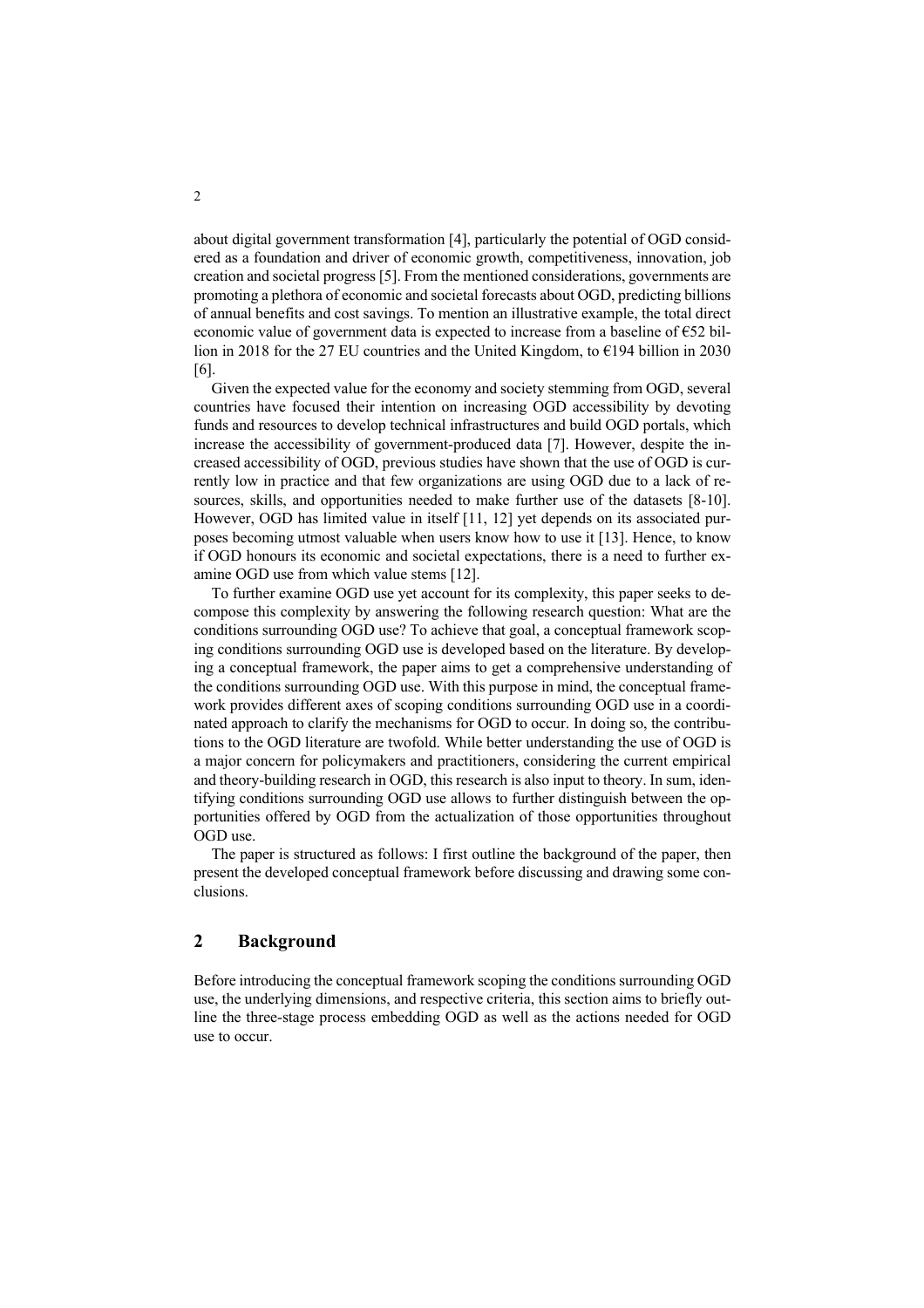According to Ubaldi [14], OGD use is the final phase of a process, from which I outline three stages and respective stakeholders (i.e. data production, data distribution, and data use) (also see [15]). I thus hold that OGD use is surrounded by several conditions emerging from each stage of the process and respective stakeholders (i.e., OGD producers, OGD intermediary, and OGD users). As the aim of this paper is not to detail the process, I only address the stages and respective stakeholders from the standpoint of further use to collect conditions surrounding OGD use. By conditions surrounding OGD use, I understand the main conditions emerging from each stage and which, by intertwining together, alter the possibilities of use. Indeed, while the stages and respective stakeholders are independent within the process, they are strongly interrelated as they reinforce one another [16]. Hence, this research seeks to undertake an ecosystem perspective by considering the stakeholders and respective conditions emerging from each stage of the process.

#### **2.1 From OGD production to OGD use**

Firstly, datasets are generated by OGD producers (e.g., public administrations, organizations with a state mandate…). During this stage, datasets are aggregated and processed to obtain certain characteristics, defining the quality of the datasets. I consider the *characteristics of the datasets* as conditions surrounding OGD use because if the datasets do not have certain characteristics (i.e. machine-readable formats, updated datasets…) with regards to their users, they may not be exploited to their full potential [17]. Secondly, data distribution ensures that government-produced data are shared through the OGD portal, which plays the role of intermediary allowing the users (e.g., private, public, non-governmental organizations) to access the datasets [18]. Given that the OGD portal is key to further use by allowing users to access the datasets, most of the national governments in Europe have developed such portals [19]. Accordingly, I acknowledge the *features of the OGD portal* as conditions surrounding OGD use. Thirdly, OGD use relies upon the user and is dependent on certain capacities [20]. While OGD use can be studied at any level of analysis, I chose the organizational level (i.e., private, public, or non-governmental organizations). Given that certain resources and capabilities are needed to take proper advantage of OGD, I consider the *organizational resources and capabilities* as conditions surrounding OGD use.

#### **2.2 From a goal-oriented activity to value creation**

While I argue that the characteristics of the datasets, the features of the OGD portal, as well as the organizational resources and capabilities, alter the possibilities of use, OGD use occurs when a goal-oriented activity triggers the user to use the datasets, from which value stems.

Concerning the goal-oriented activity, I consider that each type of user has particular interests and intended use [9, 21]. While public sector organizations may use OGD to improve public service or decision and policy-making processes [9, 22, 23], private sector organizations may use OGD for innovation purposes [23-25], for developing better services to customers, or for making profits [23]. Other types of users such as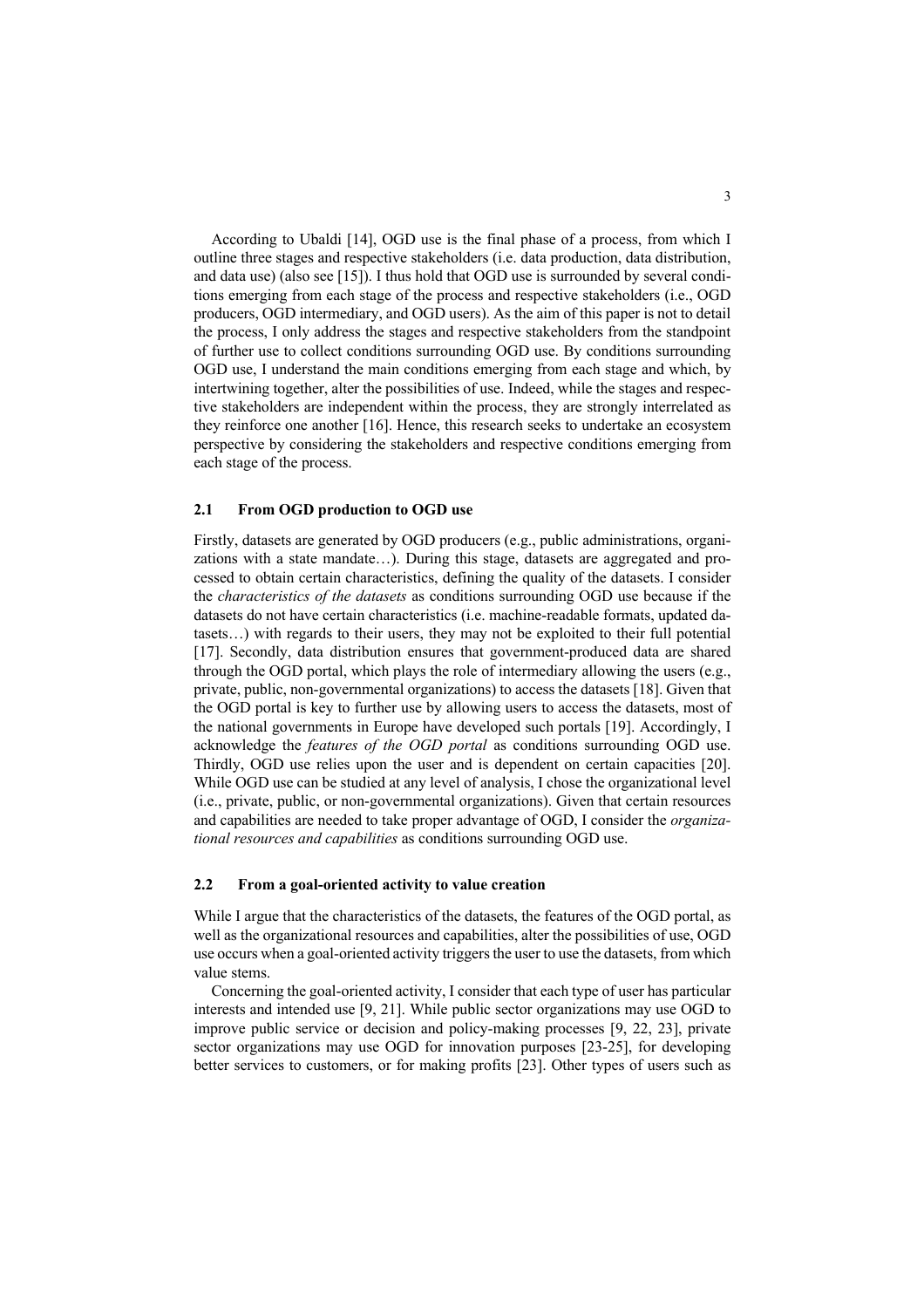research institutes, journals, or non-governmental organizations may use OGD to better understand a thematic, to influence policy, or simply to create knowledge in a different format or to inform citizens [9, 10, 23, 26, 27]. While this diversity shows that each type of user has different goals, it also shows that each user has a defined objective when accessing the datasets through the OGD portal. Hence, this research assumes that OGD is never used just to be used but rather to achieve a goal-oriented activity. This research thus recognizes that there are as many goals triggering the use of OGD as users' profiles and understand by goal-oriented activity whatever the user aims to achieve using OGD. As OGD has limited value in itself [11, 12] yet depends on its associated purposes when used [13], I define OGD use as the action of a user exploiting OGD in a way that helps the latter achieves a goal-oriented activity. This research thus asserts that OGD use becomes utmost valuable when the characteristics of the datasets, the features of the OGD portal, as well as the organizational resources and capabilities altogether afford the achievement of the user's goal-oriented activity creating OGD value. Measuring the economic and societal value of OGD encounters several issues as identifying the factors contributing to the success are diverse and for now little attention has been paid to this phenomenon in the academic literature [20]. However, as I consider that OGD use is triggered by a goal-oriented activity and most importantly that any goal achievement, even when hard to assess, is never completely subjective, understanding the conditions of OGD use opens the door to further investigate value creation.

# **3 Conceptual framework**

To develop the conceptual framework, I built on the literature. I first identified a set of papers through manual search using starting conditions and specific terms related to the characteristics of the datasets, the features of the open government data portal as well as the organizational resources and capabilities of open government data users. I used Google Scholar to avoid bias in favour of any specific publisher [28]. I restricted the language to English and decided against OGD as a keyword because it is also extensively used to abbreviate other scientific terms such as oxygen-glucose deprivation in biochemical and biophysical research, or oesophagal-gastro-duodenoscopy in the medical field. Moreover, I used backwards snowballing as a research approach and thus conducted a backward search within the references section [28]. I ended the process once no new papers were found in the iteration because reaching a saturation point [28].

From the synthesis of the literature identified (i.e., references to be found in Tables 1, 2, and 3), I developed the following conceptual framework aiming to examine the conditions surrounding OGD use. By defining how the user appraises the datasets and the OGD portal, this research aims to further identify the conditions surrounding OGD use and thus value creation. Figure 1 presents an overview of the conceptual framework gathering the three major components surrounding OGD use, i.e. (1) the characteristics of the datasets, (2) the features of the OGD portal, and (3) the organizational resources and capabilities, which altogether afford use. Each component is further detailed in the following sub-sections.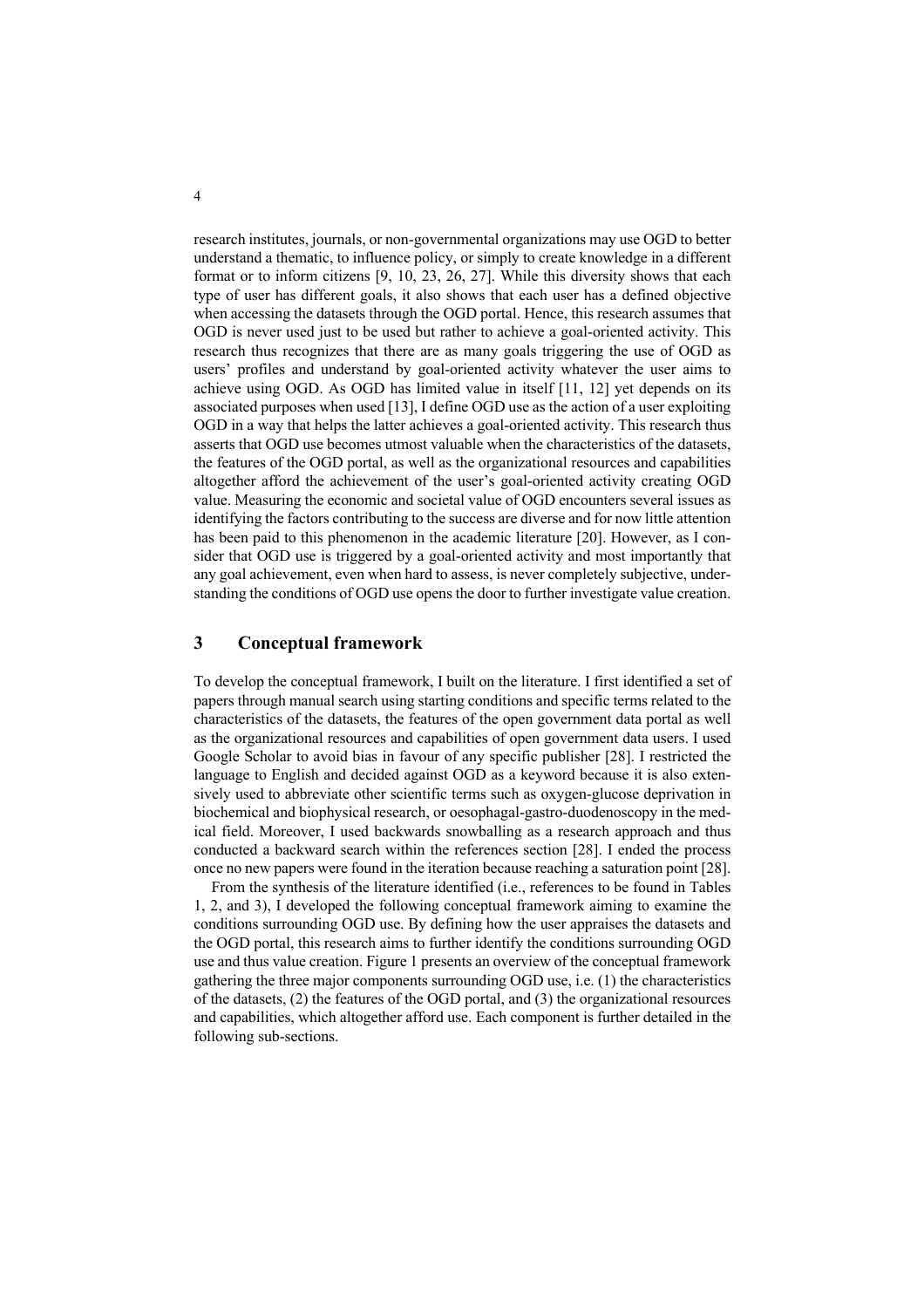

**Fig. 1.** Conceptual framework

### **3.1 Characteristics of the datasets**

This research considers the characteristics of the datasets as conditions surrounding OGD use. They refer to OGD quality without which the use of OGD may be jeopardized [29]. There are a couple of dimensions that contribute to the quality of the datasets and directly alter OGD use such as the accessibility, accuracy, comprehensibility, formats, or completeness of the datasets. To mention an illustrative example, if the datasets are available in formats that are not machine-readable such as PDF files and cannot be processed on a computer using spreadsheets software, their quality is hampered and so is their further use because the user cannot take the best advantage of the datasets. Hence, if the datasets generated by OGD producers do not have some characteristics for their users, then the data will not be fully exploited [17].

This paper relied on the literature to identify ten main dimensions and respective criteria to operationalize the characteristics of the datasets. They are presented in Table 1.

| <b>Dimensions</b>    | <b>Criteria</b>                                                                                                                        | References |
|----------------------|----------------------------------------------------------------------------------------------------------------------------------------|------------|
| <b>Accessibility</b> | The access to the datasets available on the OGD portal is<br>convenient (the ease with which the relevant dataset is dis-<br>covered). | [17, 30]   |
| Ease of use          | The datasets available on the OGD portal can be used eas- $\left[ \begin{array}{c} 17,31 \end{array} \right]$<br>ilv.                  |            |

**Table 1.** Characteristics of the datasets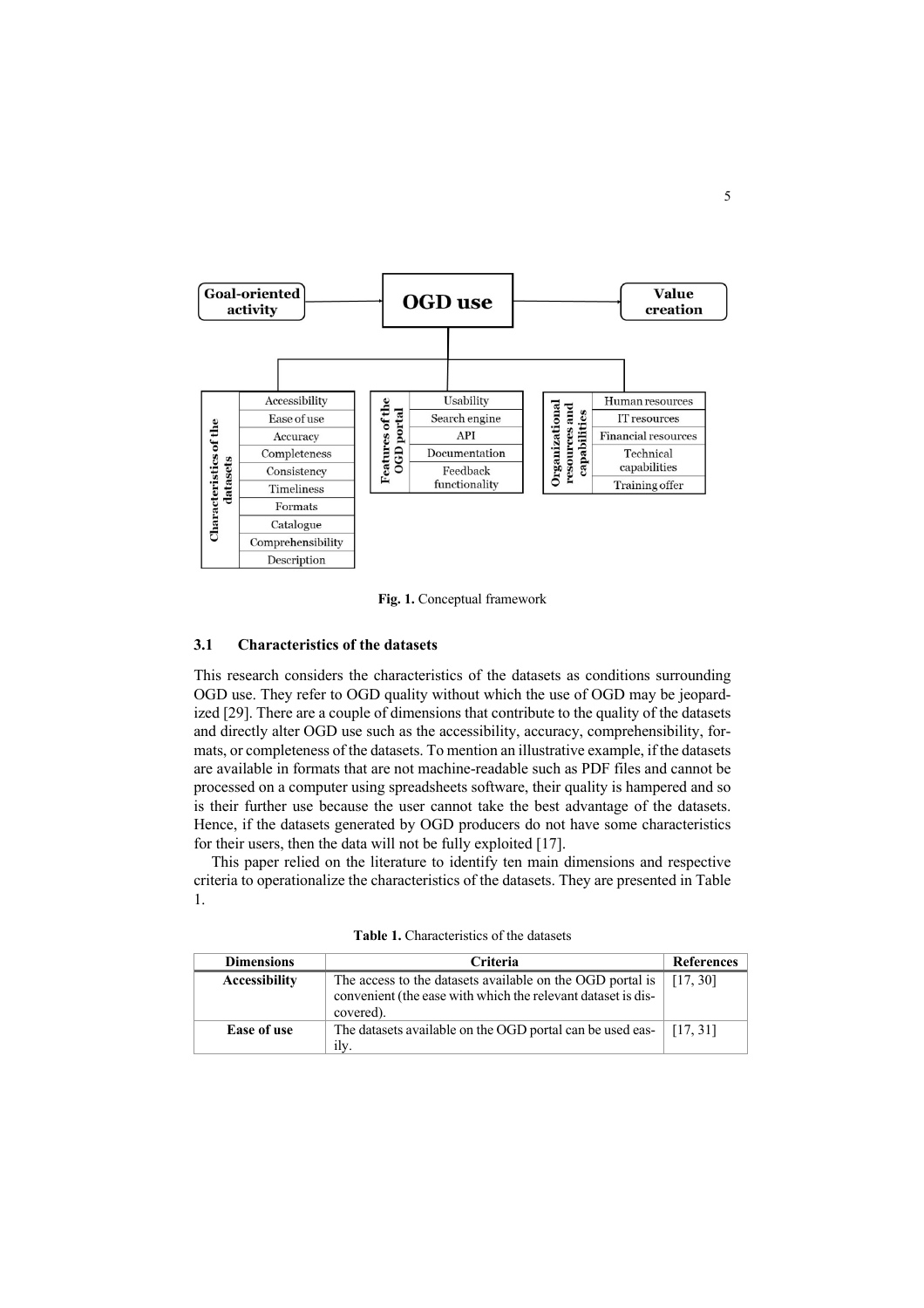| Accuracy            | By correctly describing the respective information, the da- | [7, 17, 29,  |
|---------------------|-------------------------------------------------------------|--------------|
|                     | tasets available on the OGD portal are correct and accu-    | $31 - 34$    |
|                     | rate.                                                       |              |
| <b>Completeness</b> | The datasets available on the OGD portal are complete.      | [17, 29, 30, |
|                     |                                                             | $33 - 361$   |
| Consistency         | The datasets available on the OGD portal are consistent.    | [17, 29, 32] |
| <b>Timeliness</b>   | The datasets available on the OGD portal are associated     | [7, 17, 29,  |
|                     | with a time and are up to date.                             | 30, 32, 37-  |
|                     |                                                             | 391          |
| <b>Formats</b>      | The formats provided on the OGD portal are machine-         | [14, 29, 30, |
|                     | readable and convenient for further use.                    | 32, 34, 36,  |
|                     |                                                             | 38, 39]      |
| Catalogue           | The size of the dataset catalogue (the number of datasets   | [14, 34, 38, |
|                     | it includes) is sufficient.                                 | 401          |
| Comprehensibility   | The datasets available on the OGD portal are easily un-     | [17, 29, 37] |
|                     | derstandable.                                               |              |
| <b>Description</b>  | The datasets available on the OGD are provided with a       | [14, 32, 34, |
|                     | description.                                                | 391          |

#### **3.2 Features of the OGD portal**

This research considers the features of the OGD portal as conditions surrounding OGD use because the portal serves as the intermediary between the data providers and the data users [7]. By cataloguing the data from various authorities, services, and websites, the OGD portal affords the user access to government-produced data [17]. I thus understand the OGD portal as a "one-stop-shop" that enables OGD users to search and access the published datasets [17].

The development of OGD portals has proliferated since the mid-2000s but such portals vary greatly and such variability influences OGD further use [7, 14]. For example, criticisms have been raised against OGD portals that cannot be used by non-technical users or do not offer an overall friendliness (i.e., by constraining the interaction between data providers and data users) [7, 41-43]. To afford further use and ensure a high level of use, the OGD portal should be fit for use and go beyond providing datasets by assisting the user in finding the datasets needed [7, 38]. For example, an OGD portal can contain the most fruitful datasets but if a bad functioning of the search engine does not allow the user to find the datasets, OGD use is held down.

Hence, there are a couple of dimensions such as the search engine or the extensive documentation to mention few examples that determine if the OGD portal affords the user to find and access the datasets. Relying on the literature, this research identifies five dimensions and respective criteria (i.e., Table 2) to operationalize the features of the OGD portal.

| <b>Dimensions</b> | <b>Criteria</b>                             | <b>References</b> |
|-------------------|---------------------------------------------|-------------------|
| <b>Usability</b>  | Navigating on the OGD portal is intuitive.  | [7, 34, 44]       |
| Search engine     | The search engine provides strong datasets' | [14, 34, 37, 38,  |
|                   | search and finding capacity.                | 401               |

**Table 2.** Features of the OGD portal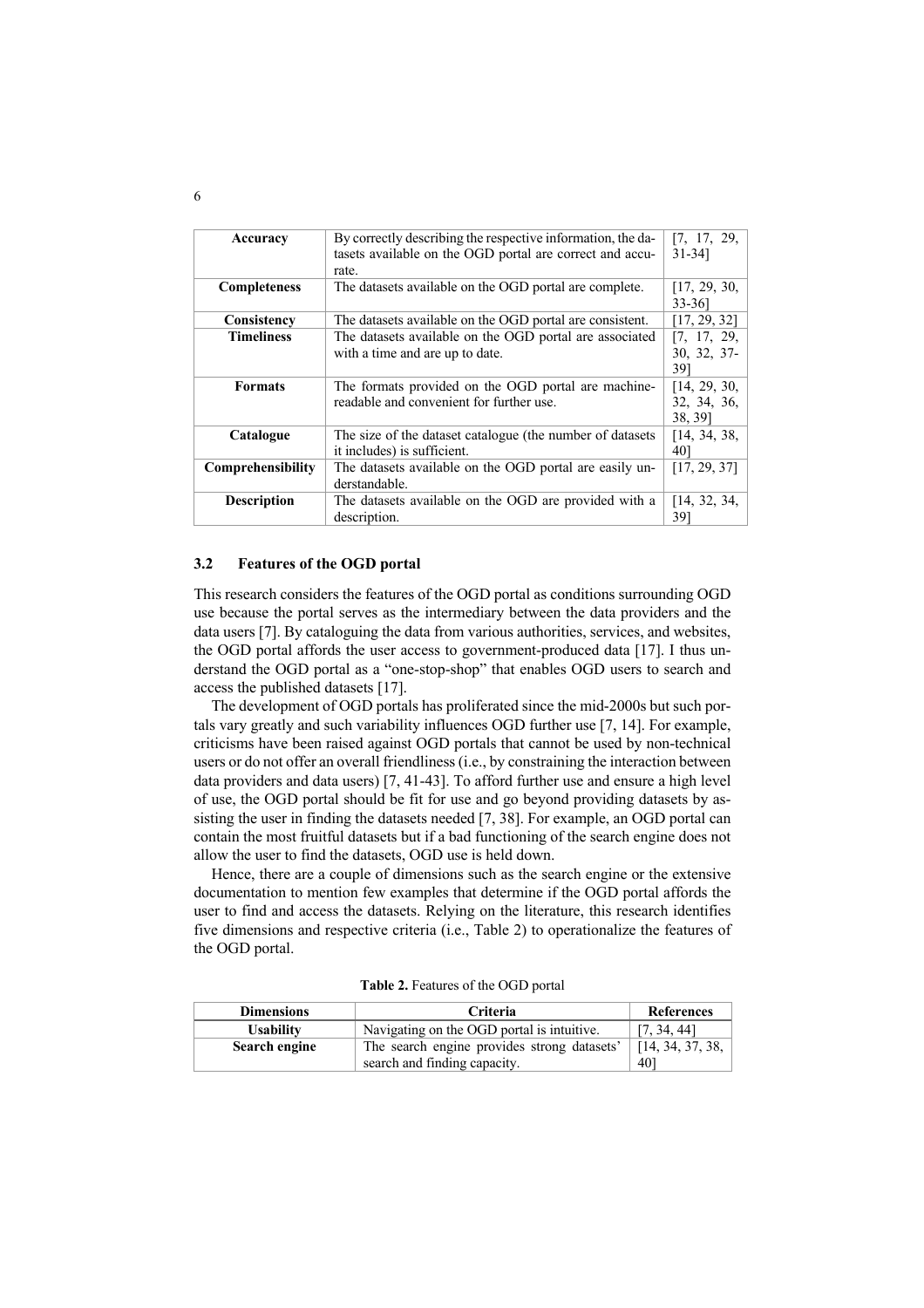| <b>Application Program-</b>   | The OGD portal offers a sufficiently detailed  | $\vert$ [14, 34, 38, 40] |
|-------------------------------|------------------------------------------------|--------------------------|
| ming Interface (API)          | description of the API for searching and down- |                          |
|                               | loading datasets.                              |                          |
| Documentation                 | The OGD portal provides documentation to       | [7, 14, 34, 36,          |
|                               | use the portal.                                | 38, 39]                  |
| <b>Feedback functionality</b> | The OGD portal provides an opportunity to      | [7, 12, 14, 34,          |
|                               | provide feedback or ask questions on the da-   | 38, 39, 45]              |
|                               | tasets (from the users to providers).          |                          |

#### **3.3 Organizational resources and capabilities**

To make the best use of OGD, there is a need for the users to exploit the portal and datasets in ways that are beneficial for them [46]. This research considers that certain organizational resources and capabilities are needed to take proper advantage of the OGD portal as the access to the digital infrastructures, to the hardware or software as well as to the financial or training resources and capabilities differ between stakeholders [46].

While the characteristics of datasets and the features of the OGD portal are equal to all users, making use of the portal and respective datasets is dependent on certain organizational resources and capabilities, which I understand as the abilities of an entity to achieve an objective [20, 47]. Hence, the use of OGD requires organizational resources, which are factors controlled by the organization as well as organizational capabilities, which refer to the organization's ability to deploy its resources [48].

Applied to our case, it is the collective ability of an organization to use OGD for a goal-oriented activity. Without the organizational resources and capabilities enabling to access, use and make sense of the data, the goal-oriented activity, as well as the value stemming from OGD, are constrained. I thus argue that several dimensions can afford the collective ability of organizations to use OGD.

Firstly, human resources are essential to make use of the data [48]. I understand by human resources, employees using their abilities and skills to explore the OGD portal and use the respective datasets. Secondly, IT resources such as storage infrastructures or computers (hardware) as well as analytical tools or platforms (software) are needed to make use of OGD [48]. Thirdly, using OGD for further purposes (e.g., innovation) requires an average amount of financial resources [3, 23]. Fourthly, given that the lack of organizational capabilities and knowledge hinders OGD use, technical capabilities are an essential condition to make use of the data [12, 23, 26, 48]. To be able to analyse or repurpose the data for further use, employees need to have certain skills (e.g., selecting the appropriate tools to download, interpret, visualize, map, and link the data) [48]. Finally, given that some capabilities are needed to make use of the datasets, there is a need for organizations to acquire such capabilities through continuous training. Hence, offering continuing training bolsters organizations' employees with the ability to acquire technical skills (e.g., statistics, programming…) [3, 23, 48].

Altogether, this research identifies four criteria to operationalize the organizational resources and two criteria to operationalize the organizational capabilities. The six criteria are presented in Table 3.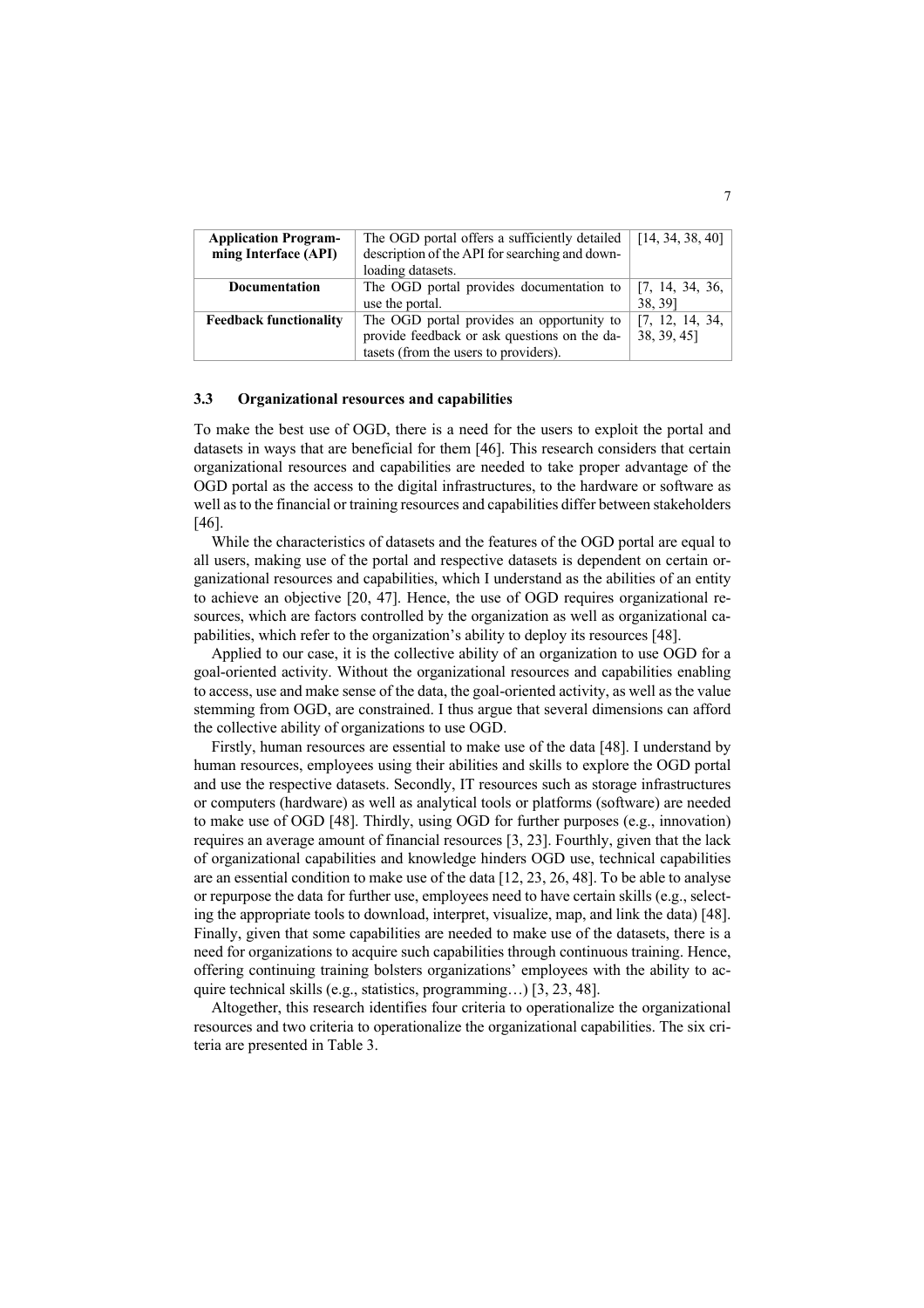| <b>Dimensions</b>             | Criteria                                                                                                                  | <b>References</b>          |
|-------------------------------|---------------------------------------------------------------------------------------------------------------------------|----------------------------|
|                               |                                                                                                                           |                            |
| Human resources               | The organization possesses the human resources<br>needed to use the datasets available on the OGD<br>portal.              | [48, 49]                   |
| <b>IT</b> resources           | The organization possesses the hardware needed to<br>use the datasets available on the OGD portal.                        | [46, 48, 49]               |
|                               | The organization possesses the software needed to<br>use the datasets available on the OGD portal.                        | [46, 48, 49]               |
| <b>Financial resources</b>    | The organization supports the use of the OGD por-<br>tal through financial resources.                                     | [3, 23, 46]                |
| <b>Technical capabilities</b> | The organization possesses the capabilities and<br>knowledge required to use the datasets available<br>on the OGD portal. | [9, 12, 23,<br>26, 48, 49] |
| <b>Training offer</b>         | The organization supports the use of the OGD por-<br>tal by providing specific training courses.                          | [3, 9, 23, 46,<br>48]      |

**Table 3.** Organizational resources and capabilities

# **4 Discussion and conclusion**

In this paper, I developed a conceptual framework scoping the conditions surrounding OGD use at an organizational level. By doing so, I aim to further distinguish between the opportunities offered by the OGD portal and respective datasets from the actualization of those opportunities by organizations throughout use. I thus expect the presented conceptual framework to have several implications.

Firstly, the conceptual framework may be a starting point for managing an OGD ecosystem. While several countries have focused their intention on building OGD portals to increase the accessibility of government-produced data [7], the current practical challenges related to OGD (i.e. low OGD use in practice [8-10]) show that there is a need to look beyond data provision. To do so, I believe that it is necessary to manage an OGD ecosystem to enable manipulation and use of the datasets [51]. The conceptual framework is a first step in managing an OGD ecosystem as it shows that the coordination and development of a whole set of conditions stemming from OGD producers (e.g., public administrations, organizations with a state mandate…), OGD intermediary (e.g., the OGD portal), and OGD users (e.g., private, public, non-governmental organizations) are needed for OGD to be used and unfold its expected value. By allowing to identify what specific conditions stemming from OGD producer, OGD intermediary, and/or OGD users are missing for OGD use to occur, the conceptual framework may be the basis for a more coordinated approach.

Secondly, the conceptual framework can be used to further examine OGD value creation. While the expectations related to OGD seem to be, like most digital transformations in the public sector, guided by hopes and dreams rather than confirmed by empirical evidence [52], I believe that after more than a decade of OGD initiatives worldwide it is time to provide better estimations around OGD. Given the low OGD use in practice [8-10], I believe that the current estimations predicting billions of annual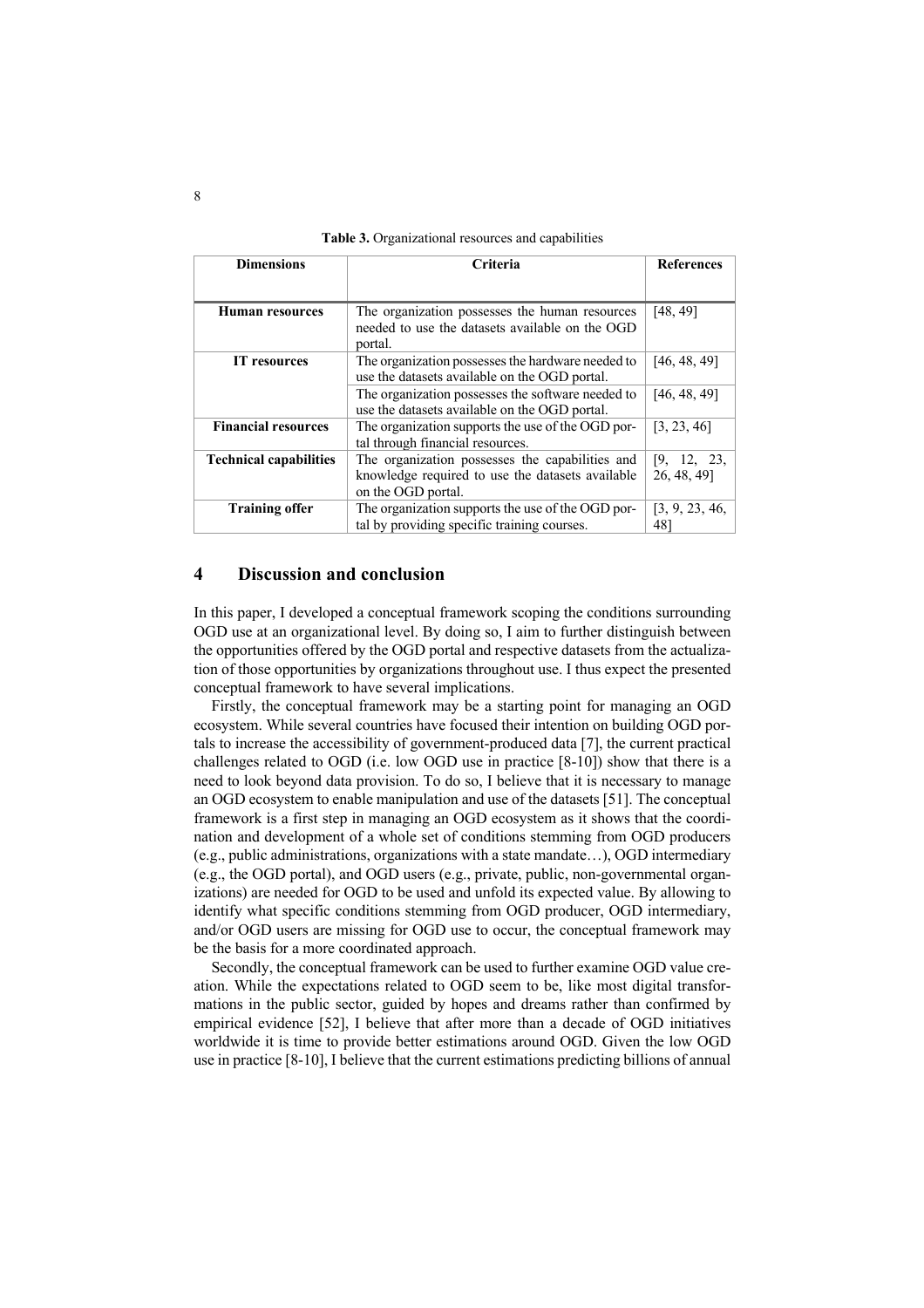benefits and cost savings seem to be unrealistic. Hence, the conceptual framework may be a starting point to better estimate the value stemming from OGD use. By providing three different axes scoping the conditions surrounding OGD use, the conceptual framework may be used as a point of departure to clarify all the mechanisms for OGD use to occur and get a more grounded estimation of the value stemming from it [12]. In doing so, the conceptual framework may be useful not only for researchers but also for policymakers.

Finally, being able to consider respective contexts related to OGD use and the value stemming from it offers some opportunity to conduct research, which is not only relevant for theoretical development but also practice. While many countries in Europe have focused on the development of strong data infrastructures [52] rather than ecosystems, previous studies have shown that despite such developments, the use of OGD is low in practice [8-10] hampering in turn value creation. A good example has been Switzerland, because, like many other countries in Europe, Switzerland has focused on developing technical infrastructures and building an OGD portal – opendata.swiss – to increase the accessibility of government-produced data [53]. Hence, like other governments' strategies, the Swiss strategy is based on the fixed idea that sharing a large amount of data is sufficient for further use. However, an official audit reported several shortfalls in governance and utility of the national OGD portal and as of yet, the Swiss economic and social benefits fall far away from the predictions made [53]. A case analysis, such as from Switzerland (but also other countries), is useful given the practical challenge related to the lack of OGD use and value creation. I thus seek to apply the conceptual framework to examine the conditions surrounding OGD use in a specific context. To do so, I will next conduct a national-scale survey targeting users of the Swiss national OGD portal through a questionnaire. By studying a given portal using the conceptual framework, I seek to determine if the characteristics of the datasets and the features of the OGD portal allow organizations to achieve a goal-oriented activity. In addition, this study will also enable to examine whether organizations hold the resources and capabilities to carry it out. I thus expect our national scale survey to provide a more holistic and generalizable picture of how the characteristics of the datasets, the OGD portal features, and organizational resources and capabilities are interlinked in OGD use.

While this research offers some implications for research and practice, it also has some limitations. The limitations are notably related to the fact that the conceptual framework is built on the literature. Hence, an obvious limitation of manual search is coverage as it cannot be sure that all studies scoping conditions surrounding OGD use have been identified. This limitation is partially offset because of the iteration process realised with snowballing as a research strategy, which enables the identification of the most relevant articles. However, another limitation related to coverage touches upon the terminology, which is too often not standardized and may hamper the identification of relevant articles through specific terms. As illustrative examples, some authors refer to ease of use, format, or consistency of the datasets, while others refer to usability, compliance, or incongruent datasets respectively. The limitation related to the terminology also pertains to the understanding of the dimensions. For example, while this research refers to accessibility as the simple fact of accessing the datasets available on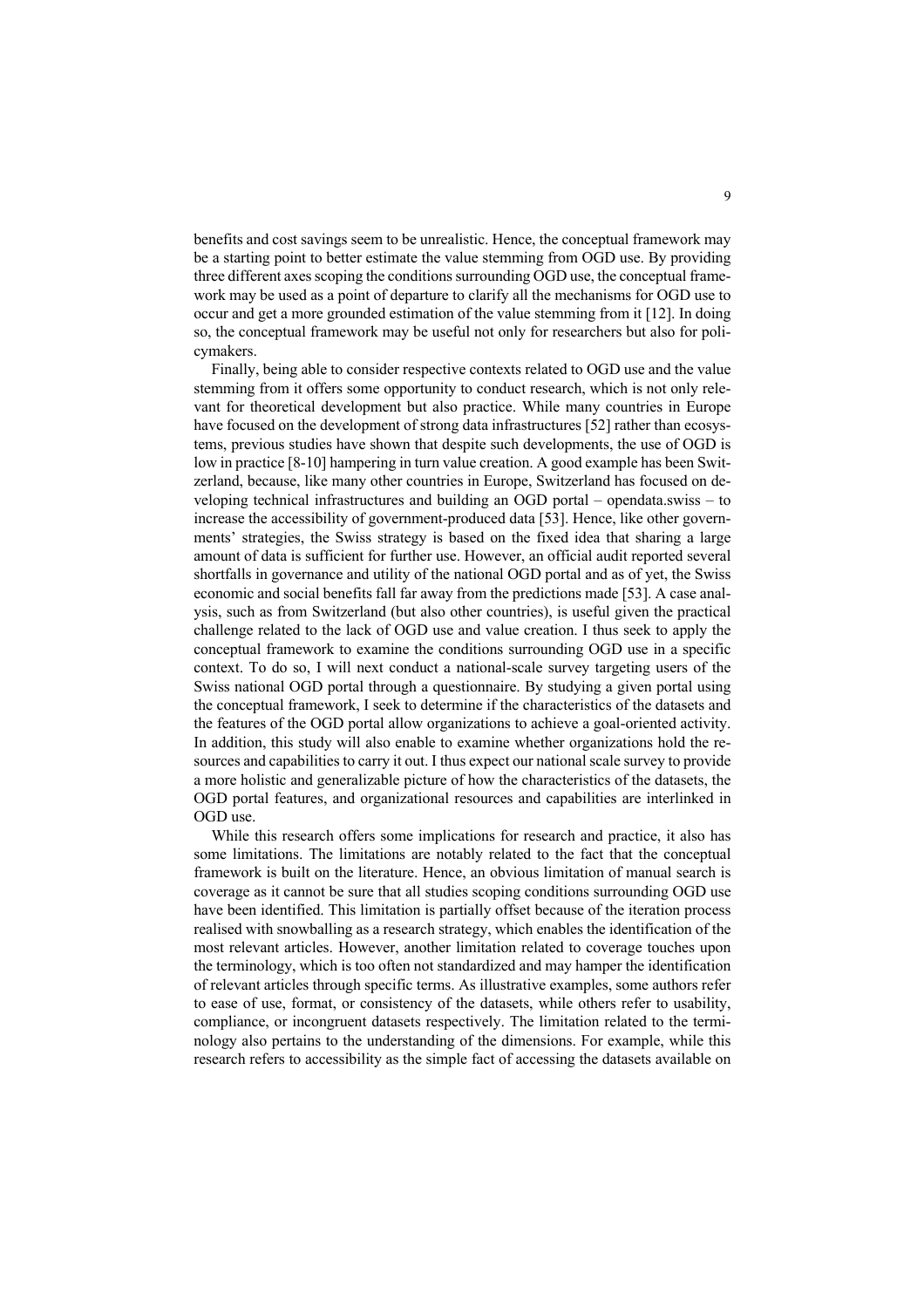the OGD portal and to completeness for thorough datasets, other research computes completeness with availability and accessibility [29, 50]. Regarding the dimensions, some are based on several references, while others are only based on two references such as accessibility or human resources. While this shows some limitations, the discrepancy may not relate to the criticalness of these dimensions. It could be that these dimensions are so intrinsic to OGD use that there are not always mentioned. In that sense, accessibility or human resources are primary and intrinsic conditions for other conditions to be considered. Indeed, the format of the datasets becomes irrelevant if the accessibility of such datasets is itself inconvenient. Another example is the training offer, which becomes useless if there are no human resources to be trained.

#### **References**

- 1. Rajabi, E., Sicilia, M.-A., Sanchez-Alsonso, S.: An Empirical Study on the Evaluation of Interlinking Tools on the Web of Data. Information Science 40(5), 637-648 (2014).
- 2. Zuiderwijk, A., Janssen, M., Dwivedi, Y.K.: Acceptance and Use Predictors of Open Data Technologies: Drawing upon the Unified Theory of Acceptance and Use of Technology. Government Information Quarterly 32(4), 429-440 (2015).
- 3. Susha, I., Grönlund, Å., Janssen, M.: Driving Factors of Service Innovation Using Open Government Data: An Exploratory Study of Entrepreneurs in Two Countries. Information Polity 20(1), 19-34 (2015).
- 4. Misuraca, G., van Noordt, C.: AI Watch Artificial Intelligence in Public Services. Science for Policy Report, 1-96 (2020).
- 5. European Commission: A European Strategy for Data, https://eur-lex.europa.eu/legal-content/EN/TXT/HTML/?uri=CELEX:52020DC0066&from=EN, last accessed 2021/05/17.
- 6. European Commission, Shaping Europe's Digital Future: Open Data, https://digital-strategy.ec.europa.eu/en/policies/open-data-0, last accessed 2021/05/10.
- 7. Nikiforova, A., McBride, K.: Open Government Data Portal Usability: A User-Centred Usability Analysis of 41 Open Government Data Portals. Telematics and Informatics 58, 1- 13 (2021).
- 8. Martin, C.: Barriers to the Open Government Data Agenda: Taking a Multi-Level Perspective. Policy & Internet 6(3), 217-239 (2014).
- 9. Gascó-Hernández, M., Martin, E.G., Reggi, L., Pyo, S., Luna-Reyes, L.F.: Promoting the Use of Open Government Data: Cases of Training and Engagement. Government Information Quarterly 35(2), 233-242 (2018).
- 10. Ruijer, E., Grimmelikhuijsen, S., Meijer, A.: Open Data for Democracy: Developing a Theoretical Framework for Open Data Use. Government Information Quarterly 34(1), 45- 52 (2017).
- 11. Attard, J., Orlandi, F., Auer, S.: Value Creation on Open Government Data. In: Proceedings of the 49th Hawaii International Conference on System Sciences, pp. 2605-2614. IEEE, Koloa, HI, USA (2016).
- 12. Janssen, M., Charalabidis, Y., Zuiderwijk, A.: Benefits, Adoption Barriers and Myths of Open Data and Open Government. Information Systems Management 29(4), 258-268 (2012).
- 13. European Commission: Creating Value through Open Data, 1-112 (2015).
- 14. Ubaldi, B.: Open Government Data: Towards Empirical Analysis of Open Government Data Initiatives. OECD Working Papers on Public Governance 22, 1-60 (2013).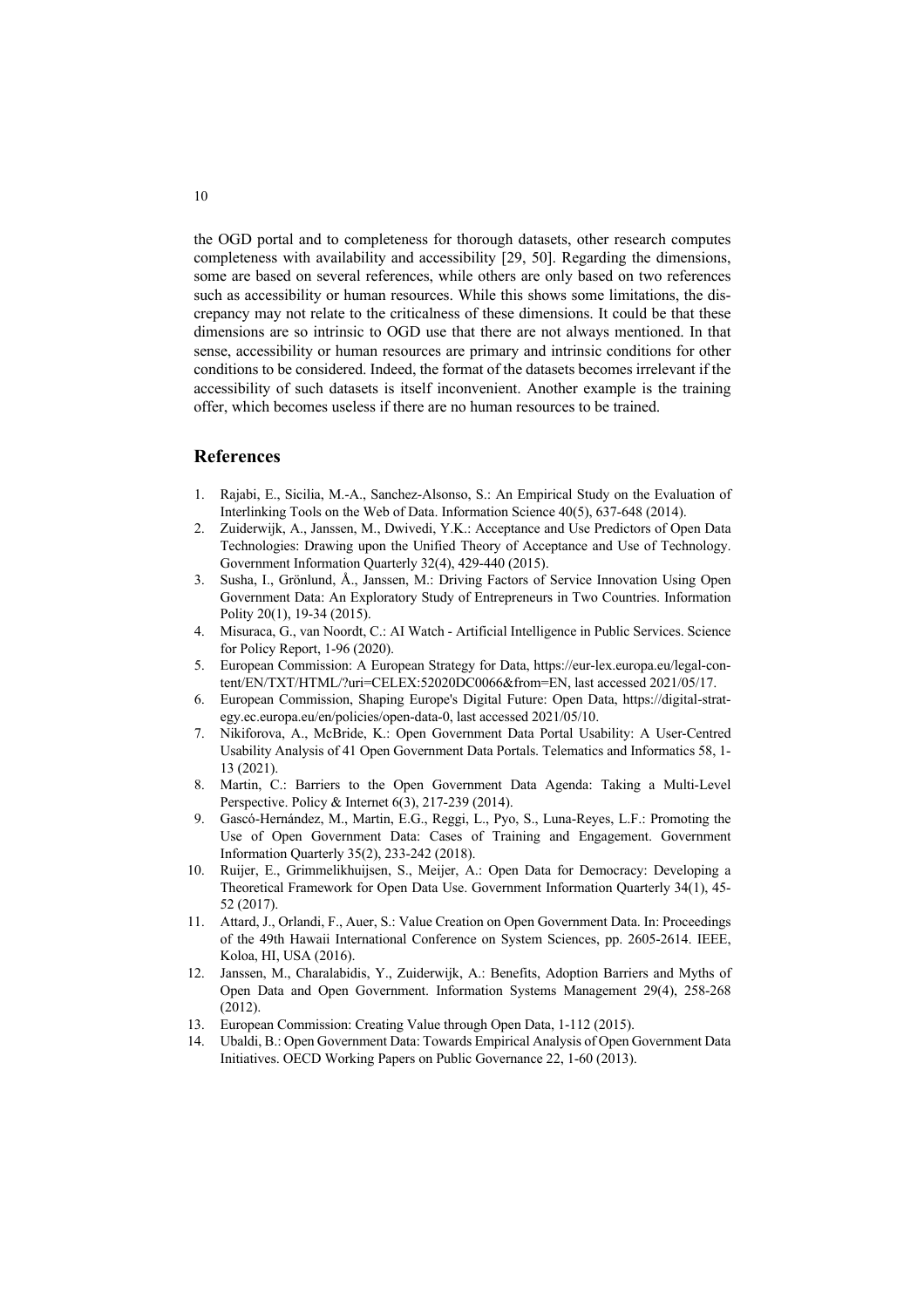- 15. Francey, A., Mettler, T.: The Effects of Open Government Data: Some Stylised Facts. Information Polity Pre-press, 1-16 (2021).
- 16. McBride, K., Aavik, G., Toots, M., Kalvet, T., Krimmer, R.: How Does Open Government Data Driven Co-Creation Occur? Six Factors and a 'Perfect Storm'; Insights from Chicago's Food Inspection Forecasting Model. Government Information Quarterly 36(1), 88-97 (2019).
- 17. Attard, J., Orlandi, F., Scerri, S., Auer, S.: A Systematic Review of Open Government Data Initiatives. Government Information Quarterly 32(4), 399-418 (2015).
- 18. European Commission, Shaping Europe's Digital Future: Open Data Portals, https://digitalstrategy.ec.europa.eu/en/policies/open-data-portals, last accessed 2021/05/10.
- 19. de Juana-Espinosa, S., Luján-Mora, S.: Open Government Data Portals in the European Union: Considerations, Development, and Expectations. Technological Forecasting and Social Change 149, 1-10 (2019).
- 20. Jetzek, T., Avital, M., Bjørn-Andersen, N.: Generating Value from Open Government Data. In: Proceedings of the 34th International Conference on Information Systems, pp. 1-20. Association for Information Systems, (2013).
- 21. Marmier, A., Mettler, T.: Different Shades of Perception: How do Public Managers Comprehend the Re-Use Potential of Open Government Data? In: Proceedings of the 41st International Conference on Information Systems, pp. 1-17. Association for Information Systems, (2020).
- 22. Schillemans, T., Van Twist, M., Vanhommerig, I.: Innovations in Accountability Learning Through Interactive, Dynamic, and Citizen-Initiated Forms of Accountability. Public Performance & Management Review 36(3), 407-435 (2013).
- 23. Safarov, I., Meijer, A., Grimmelikhuijsen, S.: Utilization of Open Government Data: A Systematic Literature Review of Types, Conditions, Effects and Users. Information Polity 22(1), 1-24 (2017).
- 24. Grant, C.: Supporting a Passion for New Ideas through Open APIs. Information Services & Use 36(1-2), 65-72 (2016).
- 25. Bria, F., Gascó, M., Baeck, P., Halpin, H., Almirall, E., Kresin, F.: Growing a Social Digital Innovation Ecosystem for Europe. Digital Social Innovation Final Report, 1-104 (2015).
- 26. Graves, A., Hendler, J.: A Study on the Use of Visualizations for Open Government Data. Information Polity 19(1-2), 73-91 (2014).
- 27. Dawes, S.S., Vidiasova, L., Parkhimovich, O.: Planning and Designing Open Government Data Programs: An Ecosystem Approach. Government Information Quarterly 33(1), 15-27  $(2016)$ .
- 28. Wohlin, C.: Guidelines for Snowballing in Systematic Literature Studies and a Replication in Software Engineering. In: Proceedings of the 18th International Conference on Evaluation and Assessment in Software Engineering, pp. 1-10. Association for Computing Machinery, New York, USA, (2014).
- 29. Vetrò, A., Canova, L., Torchiano, M., Minotas, O.C., Iemma, R., Morando, F.: Open Data Quality Measurement Framework: Definition and Application to Open Government Data. Government Information Quarterly 33(2), 325-337 (2016).
- 30. Bogdanović-Dinić, S., Veljković, N., Stoimenov, L.: How Open Are Public Government Data? An Assessment of Seven Open Data Portals. In: Rodríguez-Bolívar, M. (ed.) Measuring E-government Efficiency. Public Administration and Information Technology, vol. 5, pp. 25-44. Springer, New York, USA (2014).
- 31. Martin, S., Foulonneau, M., Turki, S., Ihadjadene, M.: Open Data: Barriers, Risks, and Opportunities. In: Proceedings of the 13th European Conference on eGovernment, pp. 301- 309. Academic Conferences and Publishing International Limited, (2013).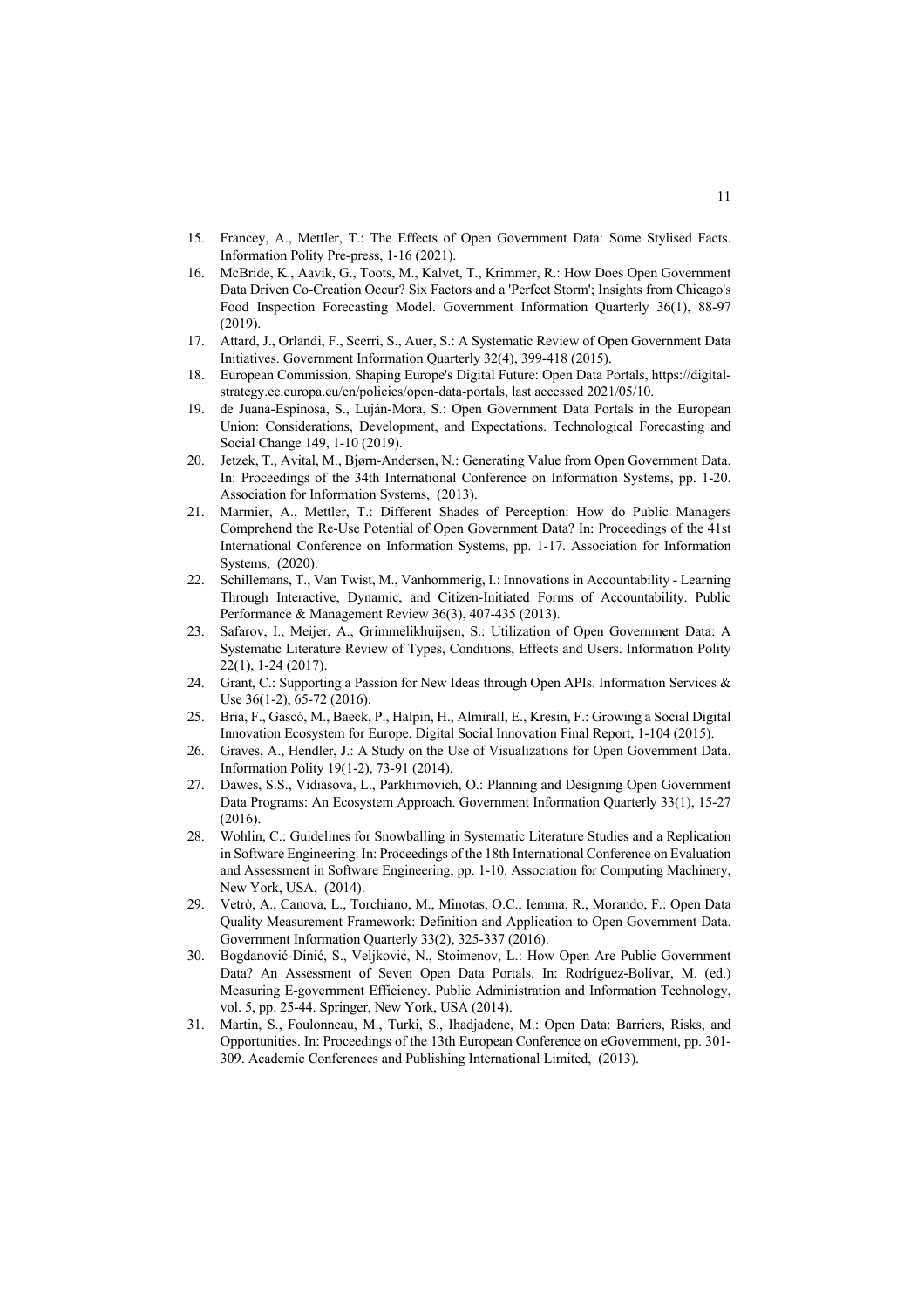- 32. Kučera, J., Chlapek, D., Nečaský, M.: Open Government Data Catalogs: Current Approaches and Quality Perspective. In: Kő, A., Leitner, C., Leitold, H., Prosser, A. (eds.) Technology-Enabled Innovation for Democracy, Government and Governance. EGOVIS/EDEM 2013. Lecture Notes in Computer Science., vol. 8061, pp. 152-166. Springer, Berlin, Heidelberg (2013).
- 33. Reiche, K.J., Höfig, E.: Implementation of Metadata Quality Metrics and Application on Public Government Data. In: Proceedings of the 37th Annual Computer Software and Applications Conference Workshops, pp. 236-241. IEEE (2013).
- 34. Charalabidis, Y., Loukis, E., Alexopoulos, C.: Evaluating Second Generation Open Government Data Infrastructures Using Value Models. In: Proceedings of the 47th Hawaii International Conference on System Sciences, pp. 2114-2126. IEEE, (2014).
- 35. Solar, M., Concha, G., Meijueiro, L.: A Model to Assess Open Government Data in Public Agencies. In: Scholl, H.J., Janssen, M., Wimmer, M.A., Moe, C.E., Flak, K.S. (eds.) Electronic Government. EGOV 2012. Lecture Notes in Computer Science, vol. 7443, pp. 210-221. Springer, Berlin, Heidelberg (2012).
- 36. Sayogo, D.S., Pardo, T.A., Cook, M.: A Framework for Benchmarking Open Government Data Efforts. In: Proceedings of the 47th Hawaii International Conference on System Science, pp. 1896-1905. IEEE, (2014).
- 37. Lourenço, R.P.: An Analysis of Open Government Portals: A Perspective of Transparency for Accountability. Government Information Quarterly 32(3), 323-332 (2015).
- 38. Máchová, R., Lněnička, M.: Evaluating the Quality of Open Data Portals on the National Level. Journal of Theoretical and Applied Electronic Commerce Research 12(1), 21-41 (2017).
- 39. Máchová, R., Hub, M., Lnenicka, M.: Usability Evaluation of Open Data Portals: Evaluating Data Discoverability, Accessibility, and Reusability from a Stakeholders' Perspective. Aslib Journal of Information Management 70(3), 252-268 (2018).
- 40. Petychakis, M., Vasileiou, O., Georgis, C., Mouzakitis, S., Psarras, J.: A State-of-the-Art Analysis of the Current Public Data Landscape from a Functional, Semantic and Technical Perspective. Journal of Theoretical and Applied Electronic Commerce Research 9(2), 34-47 (2014).
- 41. Welle Donker, F., van Loenen, B.: How to Assess the Success of the Open Data Ecosystem? International Journal of Digital Earth 10(3), 284-306 (2016).
- 42. Zuiderwijk, A., Janssen, M., Choenni, S., Meijer, R., Sheikh Alibaks, R.: Socio-technical Impediments of Open Data. Electronic Journal of e-Government 10(2), 156-172 (2012).
- 43. Tinholt, D.: The Open Data Economy: Unlocking Economic Value by Opening Government and Public Data. Capgemini Consulting, 1-17 (2013).
- 44. Kapoor, K., Weerakkody, V., Sivarajah, U.: Open Data Platforms and Their Usability: Proposing a Framework for Evaluating Citizen Intentions. In: Janssen, M., Mäntymäki, M., Hidders, M., Klievink, J., Lamersdorf, B., van Loenen, B., Zuiderwijk, A. (eds.) Open and Big Data Management and Innovation. I3E 2015. Lecture Notes in Computer Science, vol. 9373, pp. 261-271. Springer, Cham (2015).
- 45. Parycek, P., Höchtl, J., Ginner, M.: Open Government Data Implementation Evaluation. Journal of Theoretical and Applied Electronic Commerce Research 9(2), 80-99 (2014).
- 46. Gurstein, M.B.: Open Data: Empowering the Empowered or Effective Data Use for Everyone? First Monday 16(2), (2011).
- 47. Jetzek, T., Avital, M., Bjørn-Andersen, N.: Generating Sustainable Value from Open Data in Sharing Society. In: Bergvall-Kåreborn, B., Nielsen, P.A. (eds.) Creating Value for all Through IT. TDIT 2014. IFIP Advances in Information and Communication Technology, vol. 429. Springer, Berlin, Heidelberg (2014).

## 12